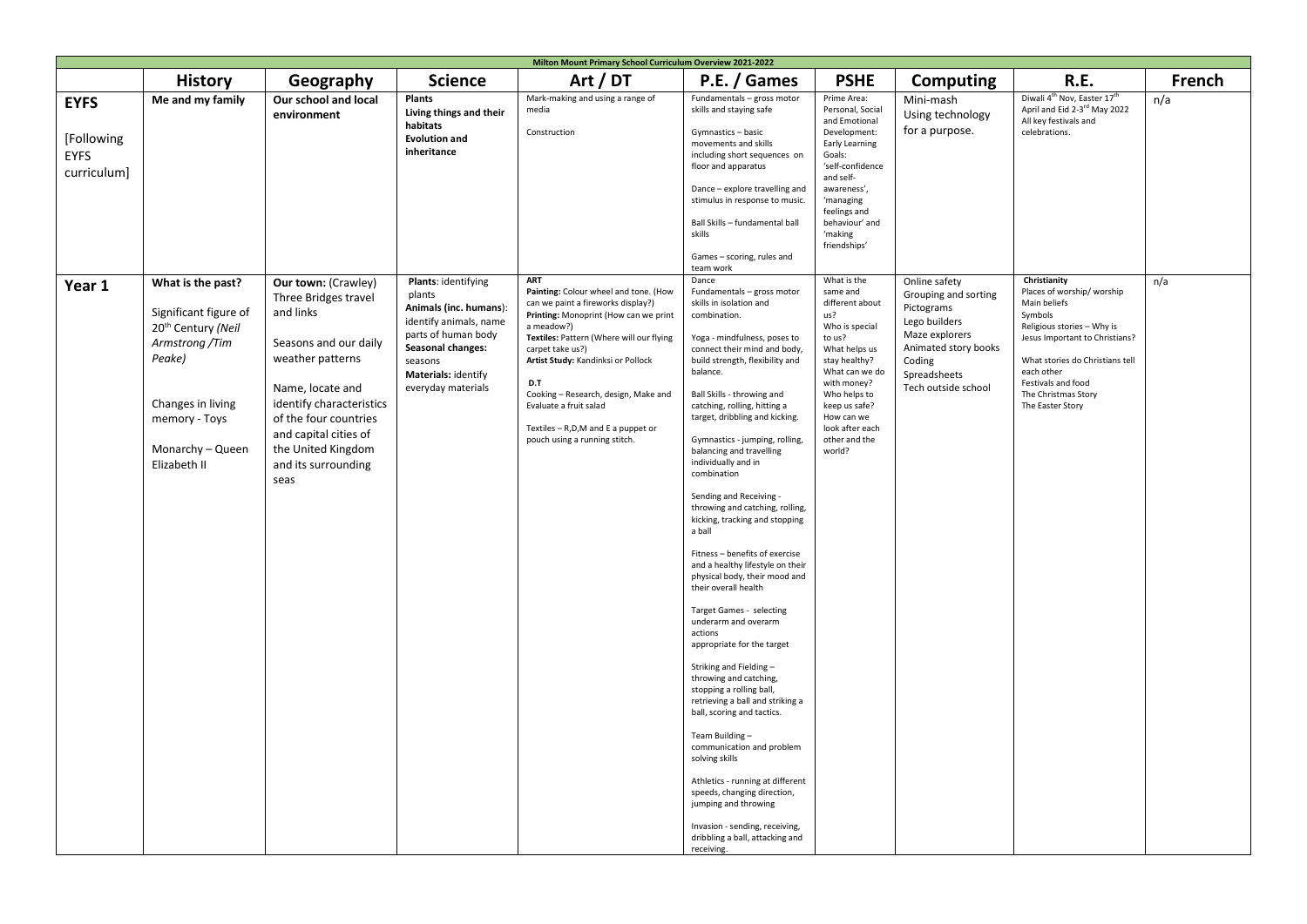| Year 2 | What is the past?<br>Guy Fawkes<br>Great Fire of London<br>Significant figures of<br>20 <sup>th</sup> Century - Mary<br>Anning and Frida<br>Kahlo<br>Local history - Time<br>line of Gatwick<br>Airport (link with<br>geography hot and<br>cold places) | Our nearest cities:<br>(London and Brighton)<br>Where Crawley is in<br>UK<br>World overview<br>Weather and hot/cold<br>places | Plants: seeds and bulbs<br>Living things and their<br>habitats: habitats and<br>simple food chains<br>Animals (inc. humans):<br>exercise/nutrition<br>Materials: suitability of<br>everyday materials | <b>ART</b><br>Drawing: Still life. (Pastels)<br>3D: Clay pots<br>Collage: linked to Frida Kahlo<br>(significant female figure - history link)<br>Artists Study: Van Gough and/or<br>Matisse<br>nт<br>Mechanisms: R,D M and E a moving<br>object (plabe) using an axel.<br>Structures - R, D, M and E a card<br>building using 2d and 3d nets. | Dance - move to express and<br>idea, mood, character or<br>feeling<br>Ball Skills - throwing and<br>catching, rolling, hitting a<br>target, dribbling with both<br>hands and feet and kicking a<br>ball<br>Yoga - mindfulness, poses to<br>connect their mind and body,<br>build strength, flexibility and<br>balance.<br>Sending and Receiving-<br>throwing and catching, rolling,<br>kicking, tracking and stopping<br>with different sized balls.<br>Gymnastics-<br>shapes, levels and directions<br>in their movements and<br>provide feedback.<br>Net and Wall-<br>defend space and sending the<br>ball away from an opponent<br>to maximise scoring<br>Fitness - agility, balance, co-<br>ordination, speed and<br>stamina<br>Target Games - score points<br>and play to the rules<br>Striking and Fielding - begin to<br>self-manage small sided<br>games using skills, strategies<br>and tactics.<br>Team Building - discuss, plan<br>and reflect on ideas and<br>strategie<br>Athletics - performing skills<br>and measuring performance,<br>competing to improve on<br>their own score and against<br>others<br>Invasion - learning how to<br>score in uneven and even | How do we<br>recognise our<br>feelings?<br>What helps us<br>to stay safe?<br>What makes a<br>good friend?<br>What is<br>bullying?<br>What jobs do<br>people do?<br>What helps us<br>grow and stay<br>healthy? | Coding<br>Online safety<br>Spreadsheets<br>Questioning<br><b>Effective searching</b><br>Creating pictures<br>Making music<br>Presenting ideas | Hinduism<br>Places of worship/<br>worship<br>Main beliefs Hinduism<br>Symbols<br>Religious stories Festivals<br>and food<br>Christmas traditions<br>- Symbolism of the<br>advent wreath, calendar<br>etc. Lent<br>Lent<br>traditions<br>Comparison to<br>Christianity | French phonics<br>Greetings<br>Weather<br>Days & months<br>Numbers |
|--------|---------------------------------------------------------------------------------------------------------------------------------------------------------------------------------------------------------------------------------------------------------|-------------------------------------------------------------------------------------------------------------------------------|-------------------------------------------------------------------------------------------------------------------------------------------------------------------------------------------------------|-----------------------------------------------------------------------------------------------------------------------------------------------------------------------------------------------------------------------------------------------------------------------------------------------------------------------------------------------|----------------------------------------------------------------------------------------------------------------------------------------------------------------------------------------------------------------------------------------------------------------------------------------------------------------------------------------------------------------------------------------------------------------------------------------------------------------------------------------------------------------------------------------------------------------------------------------------------------------------------------------------------------------------------------------------------------------------------------------------------------------------------------------------------------------------------------------------------------------------------------------------------------------------------------------------------------------------------------------------------------------------------------------------------------------------------------------------------------------------------------------------------------------------------------|---------------------------------------------------------------------------------------------------------------------------------------------------------------------------------------------------------------|-----------------------------------------------------------------------------------------------------------------------------------------------|-----------------------------------------------------------------------------------------------------------------------------------------------------------------------------------------------------------------------------------------------------------------------|--------------------------------------------------------------------|
| Year 3 | Studies of the past                                                                                                                                                                                                                                     | Our continent -                                                                                                               | Living things and their                                                                                                                                                                               | ART                                                                                                                                                                                                                                                                                                                                           | sided games<br>Tag Rugby - keep possession                                                                                                                                                                                                                                                                                                                                                                                                                                                                                                                                                                                                                                                                                                                                                                                                                                                                                                                                                                                                                                                                                                                                       | What strengths,                                                                                                                                                                                               | Coding                                                                                                                                        | Islam                                                                                                                                                                                                                                                                 | French phonics                                                     |
| and 4  | <b>Ancient Egypt</b>                                                                                                                                                                                                                                    | Europe:<br>Volcanoes                                                                                                          | habitats: classification<br>keys                                                                                                                                                                      | Drawing: Oil pastel/ scraffito.<br>3D: Willow sculptures<br>Digital Art: Stop Animation                                                                                                                                                                                                                                                       | of the ball using attacking<br>skills                                                                                                                                                                                                                                                                                                                                                                                                                                                                                                                                                                                                                                                                                                                                                                                                                                                                                                                                                                                                                                                                                                                                            | skills and<br>interests do we<br>have?                                                                                                                                                                        | Online safety<br>Spreadsheets                                                                                                                 | Places of worship/<br>worship                                                                                                                                                                                                                                         | Greetings<br>Ice creams                                            |
|        | <b>Ancient Greece</b>                                                                                                                                                                                                                                   | Earthquakes<br>Region in Europe and                                                                                           | Animals (inc. humans):<br>digestion, teeth, food                                                                                                                                                      | Artist Study: Picasso and/or Barbara<br>Hepworth                                                                                                                                                                                                                                                                                              | Gymnastics - complex<br>sequences, use of pathways                                                                                                                                                                                                                                                                                                                                                                                                                                                                                                                                                                                                                                                                                                                                                                                                                                                                                                                                                                                                                                                                                                                               | How do we<br>treat each other                                                                                                                                                                                 | Writing for different<br>audiences                                                                                                            | Main beliefs<br>Symbols                                                                                                                                                                                                                                               | Weather<br>Days & months                                           |
|        |                                                                                                                                                                                                                                                         | North/South America                                                                                                           | chains<br>Materials: changes of                                                                                                                                                                       | DT                                                                                                                                                                                                                                                                                                                                            | and inverted movements.                                                                                                                                                                                                                                                                                                                                                                                                                                                                                                                                                                                                                                                                                                                                                                                                                                                                                                                                                                                                                                                                                                                                                          | with respect?<br>How can we                                                                                                                                                                                   | Logo<br>Animation                                                                                                                             | Religious stories<br>Festivals and food                                                                                                                                                                                                                               | Fruits, likes &<br>dislikes                                        |
|        | Mayans<br><i>compare to British</i><br>History of the same<br>time]                                                                                                                                                                                     | (linked to History)                                                                                                           | state<br>Sound: how sounds are<br>made<br>Electricity: circuits,<br>conductors/insulators                                                                                                             | Cooking - R, D, M and E a traditional<br>recipe and packaging whilst removing<br>and adding substitutes.<br>Electrical Systems - R, D, M and E an<br>electrostatic game to move objects.<br>Textiles $-$ R, D, M and E $-$ a cushion<br>using cross stitch/applique.                                                                          | OAA - problem solving skills<br>through a range of challenges,<br>reflecting and improving on<br>strategies.<br>Fitness - challenges, testing<br>and recording scores in speed,<br>stamina, strength,                                                                                                                                                                                                                                                                                                                                                                                                                                                                                                                                                                                                                                                                                                                                                                                                                                                                                                                                                                            | manage our<br>feelings?<br>How will we<br>grow and<br>change?<br>How can our<br>choices make a<br>difference                                                                                                  | <b>Effective searching</b><br>Hardware<br>investigators<br><b>Making Music</b>                                                                | Comparison of Islam and<br>Christianity<br>Recap of The Christmas<br>Story.<br>How did<br>Mary and Joseph's                                                                                                                                                           | Numbers                                                            |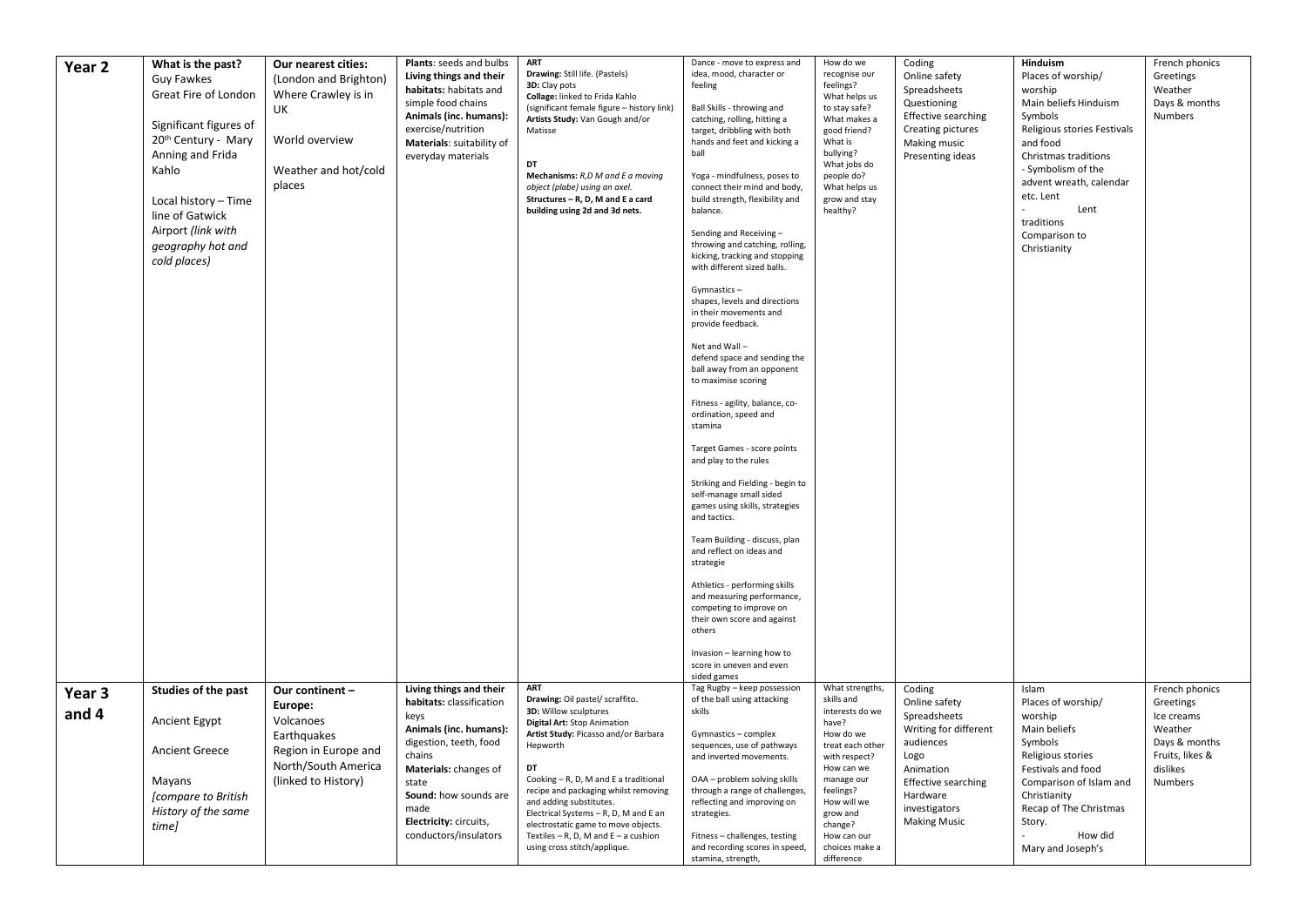|        |                                                                                                                                   |                                                                   |                                                                                                                                                                                                                                                                        |                                                                                                                                                                                                                                                                                                                     | coordination, balance and<br>agility<br>Dance - creating characters<br>and narrative through<br>movement and gesture<br>Swimming - specific<br>swimming strokes on their<br>front and on their back.<br>Travel, float and submerge.<br>Dodgeball - throwing,<br>dodging and catching, moving<br>targets.<br>Rounders - striking a ball in to<br>space and different fielding<br>roles.<br>Tennis - ready position, racket<br>control and forehand and<br>backhand ground strokes<br>Athletics - challenges for<br>distance and time that involve<br>using different styles and<br>combinations of running,<br>jumping and throwing<br>Football - develop<br>competencies in defending,<br>attacking, sending, receiving<br>and dribbling a ball                                                                                                 | to others and<br>the<br>environment?<br>How can we<br>manage risk in<br>different<br>places?                                                                                                                                                                                                          |                                                                                                                                | thoughts and feelings<br>impact their actions?<br>Easter traditions<br>Holy<br>Communion, Eucharist or<br>Mass<br>Symbol of<br>Easter eggs, hot cross<br>buns, the cross.<br>Comparison of Islam,<br>Hinduism and Christianity |                                                                                                                                                                                   |
|--------|-----------------------------------------------------------------------------------------------------------------------------------|-------------------------------------------------------------------|------------------------------------------------------------------------------------------------------------------------------------------------------------------------------------------------------------------------------------------------------------------------|---------------------------------------------------------------------------------------------------------------------------------------------------------------------------------------------------------------------------------------------------------------------------------------------------------------------|-------------------------------------------------------------------------------------------------------------------------------------------------------------------------------------------------------------------------------------------------------------------------------------------------------------------------------------------------------------------------------------------------------------------------------------------------------------------------------------------------------------------------------------------------------------------------------------------------------------------------------------------------------------------------------------------------------------------------------------------------------------------------------------------------------------------------------------------------|-------------------------------------------------------------------------------------------------------------------------------------------------------------------------------------------------------------------------------------------------------------------------------------------------------|--------------------------------------------------------------------------------------------------------------------------------|--------------------------------------------------------------------------------------------------------------------------------------------------------------------------------------------------------------------------------|-----------------------------------------------------------------------------------------------------------------------------------------------------------------------------------|
| Year 5 | What has changed<br>over time?<br>Tudors<br>Victorians<br>[look for impact and<br>change. Make<br>comparison with<br>modern life] | Our world:<br>Forests and<br>Rainforests<br>Rivers<br>Water Cycle | Living things and their<br>habitats: Life cycles of<br>animals inc humans<br>Animals (inc. humans):<br>changes as humans age<br><b>Materials: properties</b><br>of materials<br>Forces: effect of forces<br><b>Earth in Space:</b><br>movement of planetary<br>bodies. | <b>ART</b><br>Painting: Colour and mood<br>Printing: Screen Printing<br>Collage:<br>Artist study: William Morris and/or<br>Kehinde Wiley<br>DT:<br>Structures - R, D, M and E a bridge<br>using a frame structure to support a<br>weight<br>Electrical Systems - . design an<br>electronic greeting card using LEDs | Hockey - show control and<br>fluency in dribbling, sending<br>and receiving a ball in a small<br>game situation and under<br>some pressure<br>Fitness - to work at their<br>maximum and improve their<br>fitness levels<br>Netball - use a range of<br>different passes to keep<br>possession and attack<br>towards a goal<br>Dance - different styles of<br>dance, working individually,<br>as a pair and in small groups<br>Basketball - defending,<br>attacking, throwing, catching,<br>dribbling and shooting<br>Gymnastics -variations in<br>level, direction and pathway,<br>how to combine and link<br>actions, how to relate to a<br>partner and apparatus, when<br>developing sequences<br>Cricket - different roles of<br>bowler, wicket keeper, fielder<br>and batter<br>Football - consistency and<br>control in dribbling, passing | What makes up<br>a person's<br>identity?<br>What decisions<br>can people<br>make with<br>money?<br>How can we<br>help in an<br>accident or<br>emergency?<br>How can friends<br>communicate<br>safely?<br>How can drugs<br>common to<br>everyday life<br>affect health?<br>What jobs<br>would we like? | Coding<br>Online safety<br>Spreadsheets<br>Databases<br>Game Creator<br>3D modelling<br>Concept maps<br><b>Word Processing</b> | Sikhism<br>Places of worship/<br>worship<br>Main beliefs Sikhism<br>Symbols<br>Religious stories<br>Festivals and food<br>The story of the Good<br>Samaritan<br>Comparison of Sikhism,<br><b>Hinduism and Christianity</b>     | French phonics<br>How to say the date<br>& your birthday<br>Dear Zoo - agree<br>adjectives M&F<br>Landmarks around<br>town & directions.<br>Au café - ordering<br>food in a café. |